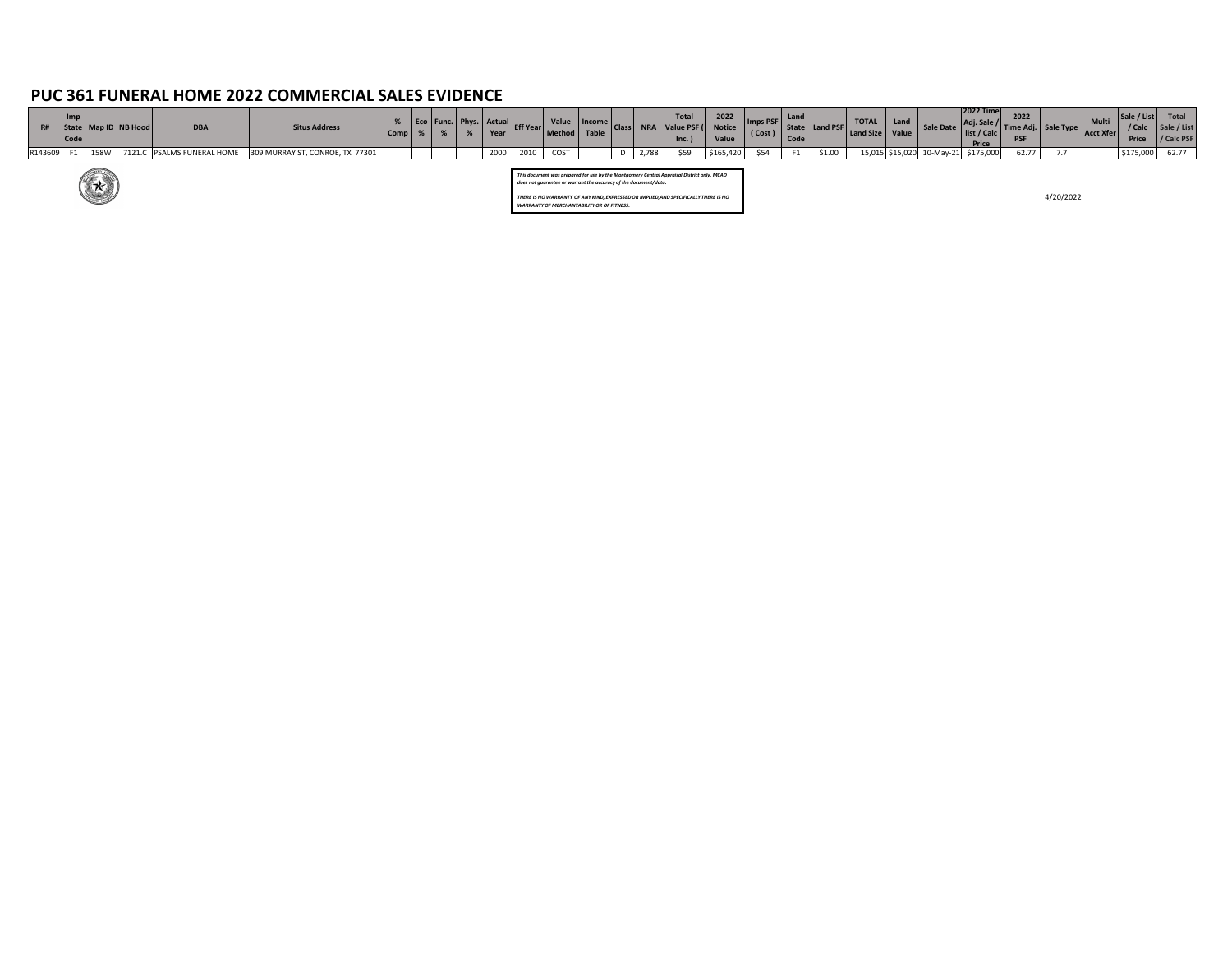#### MONTGOMERY CENTRAL APPRAISAL DISTRICT

#### FUNERAL HOME (PUC 361) CLASSIFICATION GUIDELINES

#### Primary Valuation Method: COST

Properties are also valued with a market value percentage adjustment.

Funeral Homes (PUC 361) are also known as mortuaries. They are residential-type structures and usually include chapels, viewing or reception rooms, a vehicular garage, and laboratories commensurate with the general quality.

# **Class B**

Class "B" funeral homes are good quality buildings in good locations. They will typically have some custom features, exterior ornamentation and upgrades to the interior finish. They have good appeal.



![](_page_1_Picture_8.jpeg)

*This document was prepared for use by the Montgomery Central Appraisal District only. MCAD does not guarantee or warrant the accuracy of the document/data. THERE IS NO WARRANTY OF ANY KIND, EXPRESSED OR IMPLIED, AND SPECIFICALLY THERE IS NO WARRANTY OF MERCHANTABILITY OR OF FITNESS.*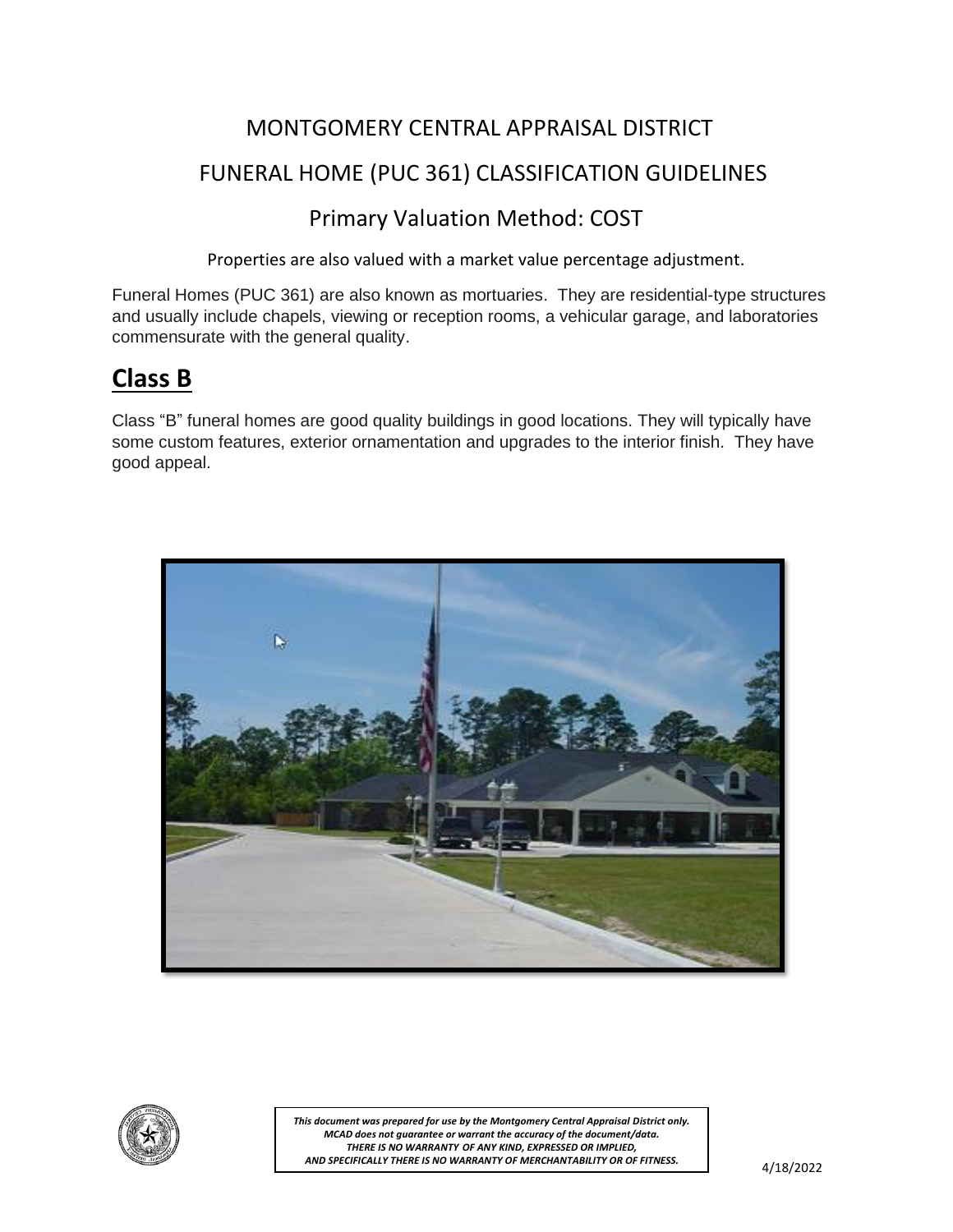# **Class C Funeral Home**

Class "C" funeral homes are average to good quality but they have inferior locations compared to Class "B".

![](_page_2_Picture_2.jpeg)

![](_page_2_Picture_3.jpeg)

![](_page_2_Picture_4.jpeg)

*This document was prepared for use by the Montgomery Central Appraisal District only. MCAD does not guarantee or warrant the accuracy of the document/data. THERE IS NO WARRANTY OF ANY KIND, EXPRESSED OR IMPLIED, AND SPECIFICALLY THERE IS NO WARRANTY OF MERCHANTABILITY OR OF FITNESS.*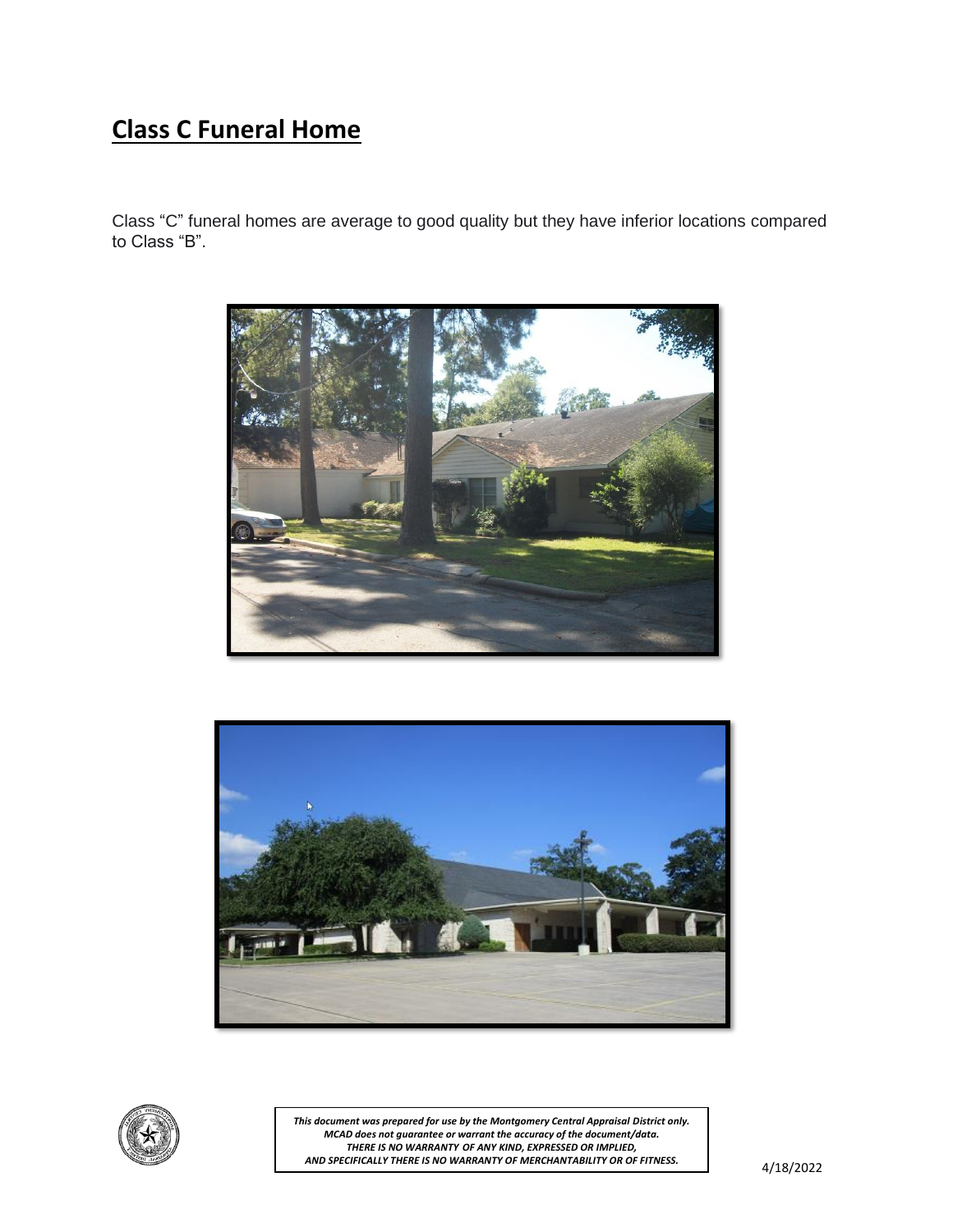# **Class D Funeral Home**

Class D funeral homes emphasize function over aesthetics. They have inferior locations. They can be metallic structures or outdated wood or brick buildings and are generally sub-standard construction quality. They often suffer from deferred maintenance and functional obsolescence.

![](_page_3_Picture_2.jpeg)

![](_page_3_Picture_3.jpeg)

![](_page_3_Picture_4.jpeg)

*This document was prepared for use by the Montgomery Central Appraisal District only. MCAD does not guarantee or warrant the accuracy of the document/data. THERE IS NO WARRANTY OF ANY KIND, EXPRESSED OR IMPLIED, AND SPECIFICALLY THERE IS NO WARRANTY OF MERCHANTABILITY OR OF FITNESS.*